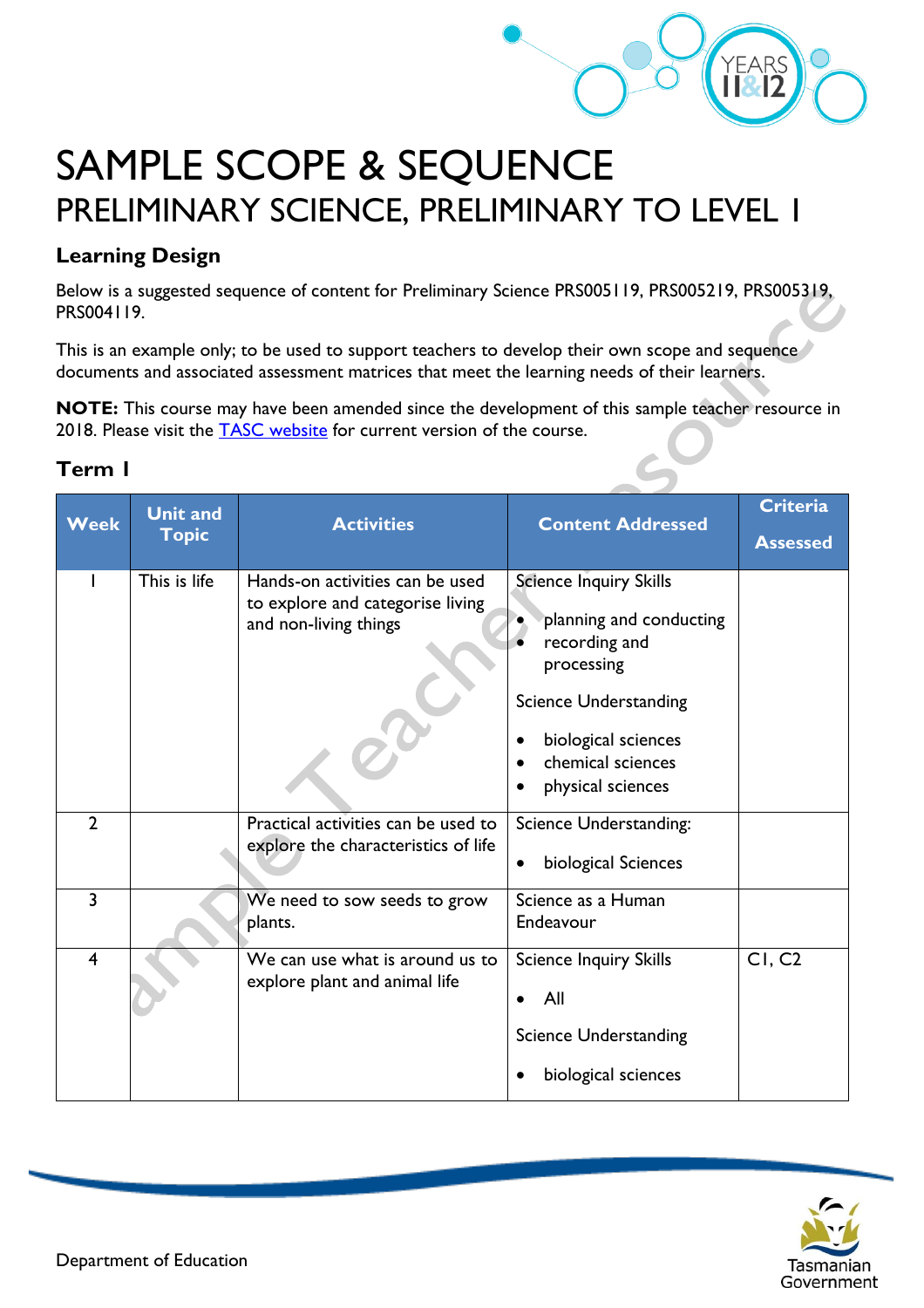| <b>Week</b>    | <b>Unit and</b> | <b>Activities</b>                                                        | <b>Content Addressed</b>                                                                             | <b>Criteria</b>                     |
|----------------|-----------------|--------------------------------------------------------------------------|------------------------------------------------------------------------------------------------------|-------------------------------------|
|                | <b>Topic</b>    |                                                                          |                                                                                                      | <b>Assessed</b>                     |
| 5              |                 | When seedlings become large<br>enough we need to transplant<br>them.     | Science as a Human<br>Endeavour                                                                      |                                     |
| 6              |                 | Plants and animals have different<br>needs                               | <b>Science Understanding</b><br>biological sciences<br>chemical sciences<br>Earth and space sciences | C2, C3                              |
| $\overline{7}$ |                 | Some seedlings need to be re-<br>potted                                  | Science as a Human<br>Endeavour                                                                      |                                     |
| 8              |                 | Food chains help us understand<br>what plants and animals need           | <b>Science Understanding</b><br>biological sciences<br>chemical sciences<br>Earth and space sciences | CI <sub>C3</sub>                    |
| 9              |                 | When the plants are large<br>enough they can be planted in<br>the garden | Science as a Human<br>Endeavour                                                                      |                                     |
| 10             |                 | Review and final unit assessment                                         | All                                                                                                  | CI, C <sub>2</sub> , C <sub>3</sub> |
| <b>Break</b>   |                 |                                                                          |                                                                                                      |                                     |
| <b>Break</b>   |                 |                                                                          |                                                                                                      |                                     |

# **Term 2**

| <b>Week</b>   | <b>Unit and</b><br><b>Topic</b> | <b>Activities</b>                                                    | <b>Content Addressed</b>                                                      | <b>Criteria</b><br><b>Assessed</b> |
|---------------|---------------------------------|----------------------------------------------------------------------|-------------------------------------------------------------------------------|------------------------------------|
|               | Ecosystems                      | We can build a simple ecosystem<br>to observe for rest of the year   | Science as a Human<br>Endeavour                                               |                                    |
| $\mathcal{P}$ |                                 | We are surrounded by<br>ecosystems that we can observe<br>and record | Science as a Human<br>Endeavour                                               | C1                                 |
| 3             |                                 | Make and learn to maintain a<br>worm farm                            | <b>Science Understanding</b><br>biological sciences<br>٠<br>chemical sciences |                                    |

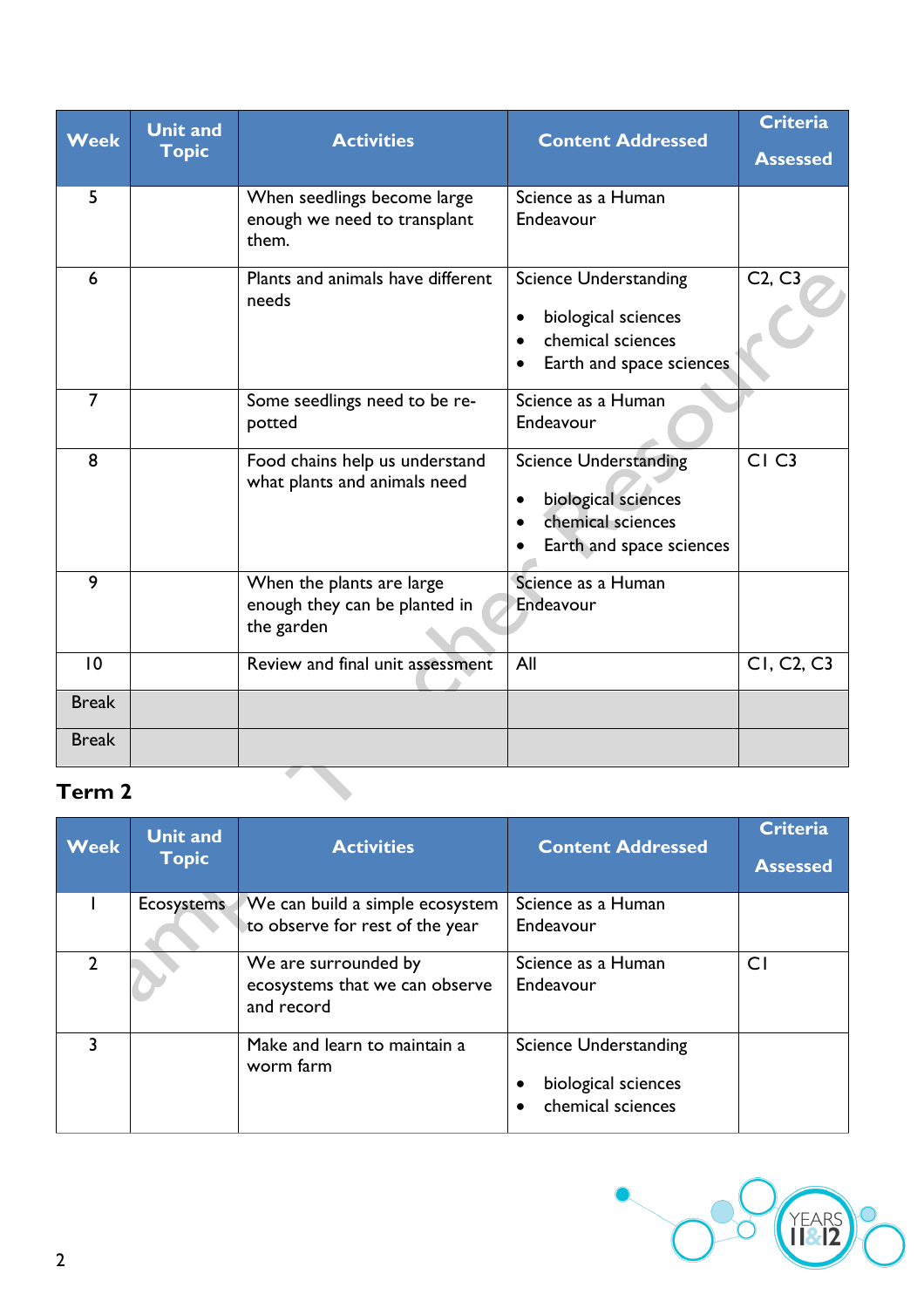| <b>Week</b>             | <b>Unit and</b><br><b>Topic</b> | <b>Activities</b>                                                           | <b>Content Addressed</b>                                                                                                                    | <b>Criteria</b><br><b>Assessed</b>  |
|-------------------------|---------------------------------|-----------------------------------------------------------------------------|---------------------------------------------------------------------------------------------------------------------------------------------|-------------------------------------|
| $\overline{\mathbf{4}}$ |                                 | What do we need to do to<br>mulch and prepare soil?                         | <b>Science Understanding</b><br>biological sciences<br>chemical sciences<br>Earth and space sciences                                        | C <sub>3</sub>                      |
| 5                       |                                 | Explore ecosystems and what<br>they are made of?                            | <b>Science Inquiry Skills</b><br>recording and<br>processing<br>analysing and evaluating<br>communicating                                   | C <sub>2</sub>                      |
| 6                       |                                 | Investigate how food and energy<br>flows through ecosystems.                | <b>Science Understanding</b><br>biological sciences<br>chemical sciences<br>Earth and space sciences                                        | CI                                  |
| $\overline{7}$          |                                 | We can observe and record the<br>weather as it changes.                     | <b>Science Inquiry Skills</b><br>All<br><b>Science Understanding</b><br>Earth and space sciences<br>physical sciences                       | C <sub>2</sub>                      |
| 8                       |                                 | What do we need to prune now<br>and how do we prune it?                     | Science as a Human<br>Endeavour                                                                                                             |                                     |
| 9                       |                                 | How can we represent food<br>webs? (including biotic and biotic<br>factors) | <b>Science Understanding</b><br>biological sciences<br>$\bullet$<br>chemical sciences<br>$\bullet$<br>Earth and space sciences<br>$\bullet$ | C <sub>3</sub>                      |
| 10                      |                                 | Review and final unit assessment                                            | All                                                                                                                                         | CI, C <sub>2</sub> , C <sub>3</sub> |
| <b>Break</b>            |                                 |                                                                             |                                                                                                                                             |                                     |
| <b>Break</b>            |                                 |                                                                             |                                                                                                                                             |                                     |

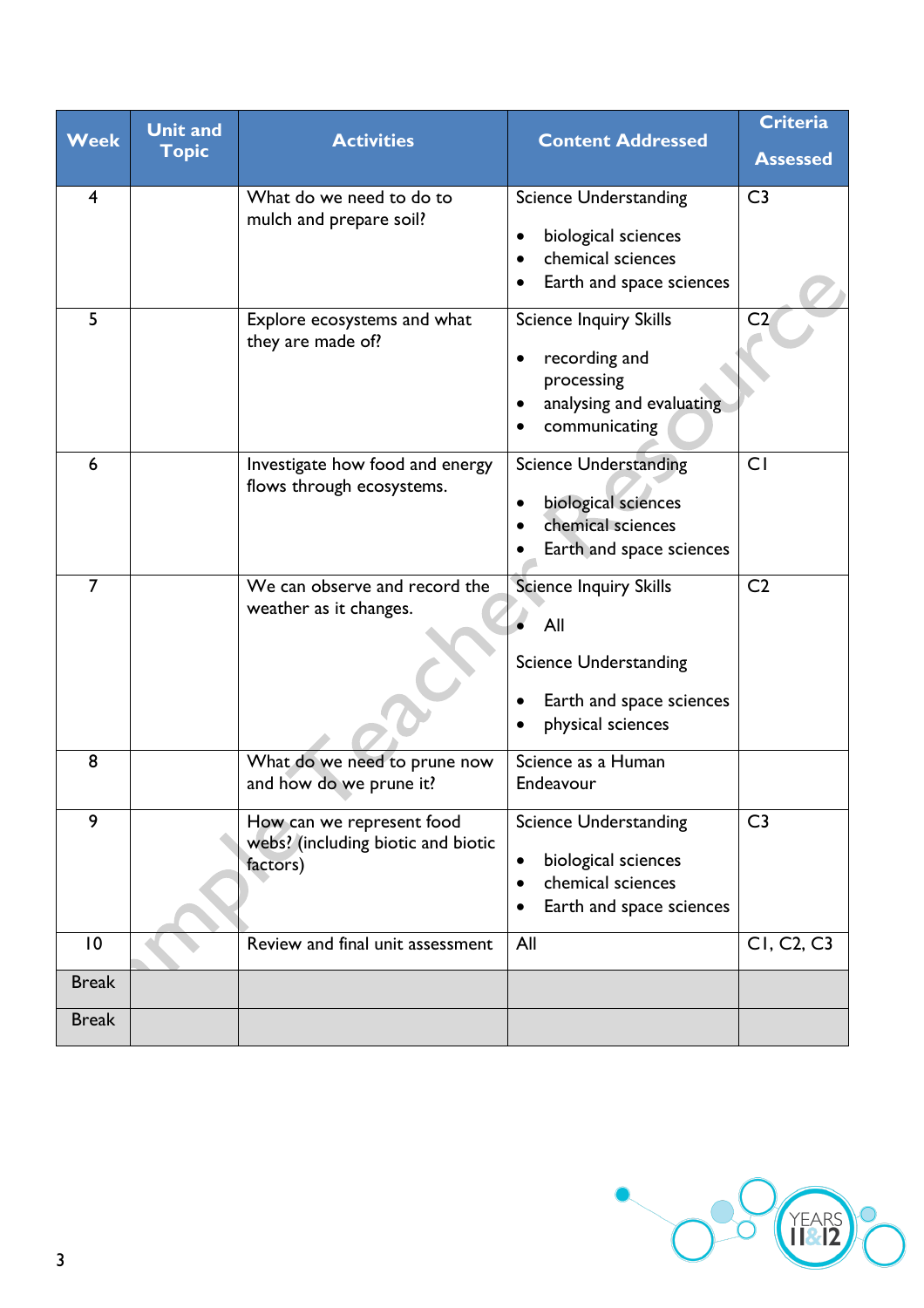## **Term 3**

| <b>Week</b>    | <b>Unit and</b><br><b>Topic</b>                   | <b>Activities</b>                                                                        | <b>Content Addressed</b>                                                                      | <b>Criteria</b><br><b>Assessed</b> |
|----------------|---------------------------------------------------|------------------------------------------------------------------------------------------|-----------------------------------------------------------------------------------------------|------------------------------------|
|                | How we use<br>and impact<br>on our<br>environment | Planting trees helps our<br>environment.                                                 | Science as a Human<br>Endeavour                                                               |                                    |
| $\overline{2}$ |                                                   | Water cycles through and<br>around our world.                                            | <b>Science Understanding</b><br>chemical sciences<br>$\bullet$<br>Earth and space<br>sciences |                                    |
| $\overline{3}$ |                                                   | We can filter water to make it<br>more pure.                                             | <b>Science Understanding</b><br>chemical sciences                                             |                                    |
| $\overline{4}$ |                                                   | What do we need to prune now<br>and how do we prune it?<br>Fruit trees                   | Science as a Human<br>Endeavour                                                               | C <sub>3</sub>                     |
| 5              |                                                   | Anything left over that don't use<br>will end up as pollution.                           | <b>Science Understanding</b><br>chemical sciences<br>Earth and space<br>sciences              | CI                                 |
| 6              |                                                   | Different pollutants break down<br>differently.<br>Set up experiment                     | <b>Science Inquiry Skills</b><br>All<br><b>Science Understanding</b><br>chemical sciences     | C <sub>2</sub>                     |
| $\overline{7}$ |                                                   | We can avoid pollution by<br>recycling, repurposing, reusing,<br>and reducing our waste. | Science as a Human<br>Endeavour<br><b>Science Understanding</b><br>physical sciences          | CI                                 |

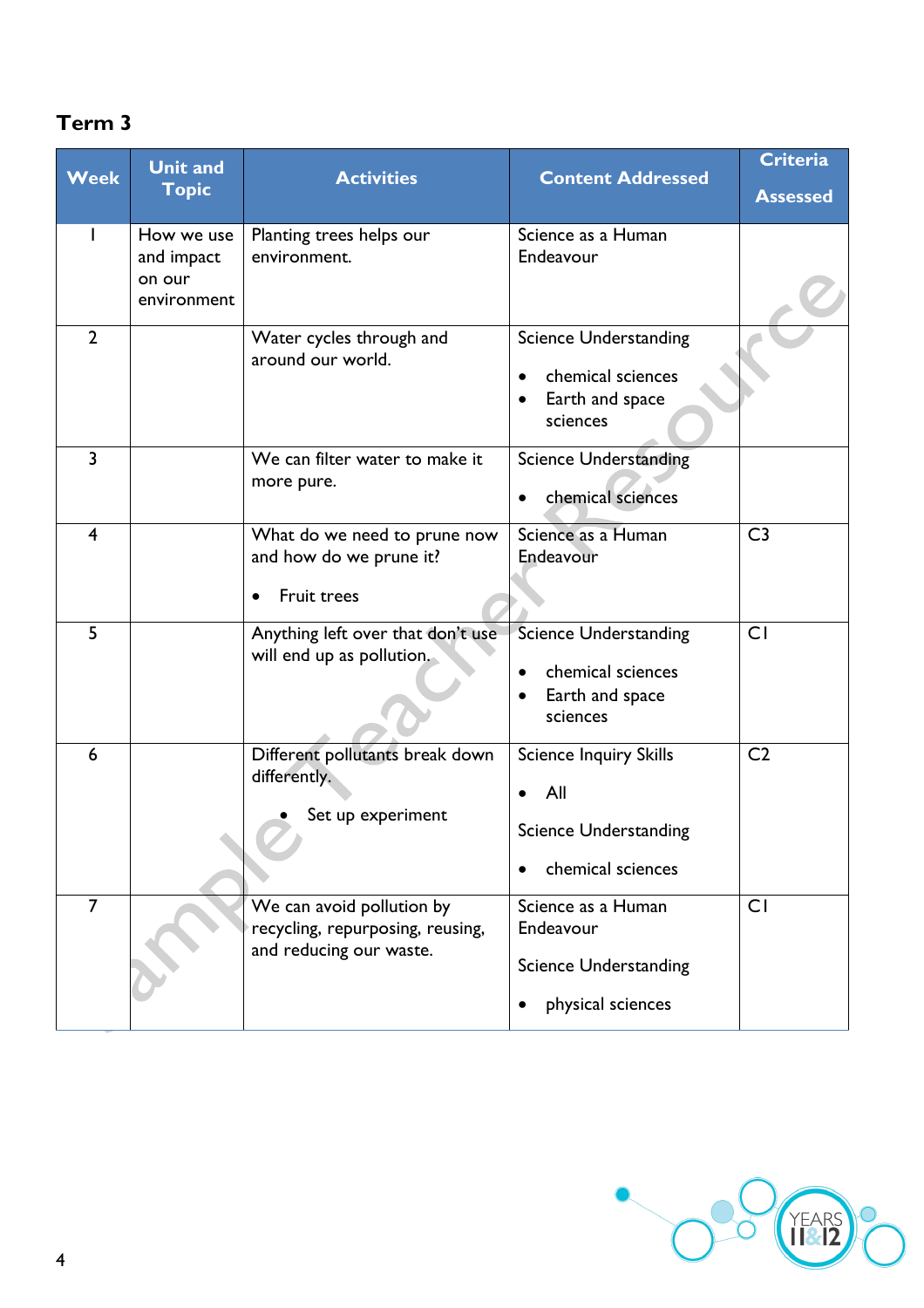| <b>Week</b>     | <b>Unit and</b><br><b>Topic</b> | <b>Activities</b>                                                                        | <b>Content Addressed</b>                                                                                                 | <b>Criteria</b><br><b>Assessed</b>  |
|-----------------|---------------------------------|------------------------------------------------------------------------------------------|--------------------------------------------------------------------------------------------------------------------------|-------------------------------------|
| 8               |                                 | If we want food in summer then<br>we have to plant our crops now                         | Science as a Human<br>Endeavour<br><b>Science Understanding</b><br>biological sciences<br>Earth and space<br>sciences    | C <sub>3</sub>                      |
| 9               |                                 | Different pollutants break down<br>differently.<br>record breaking down of<br>pollutants | <b>Science Inquiry Skills</b><br>All<br><b>Science Understanding</b><br>chemical sciences<br>Earth and space<br>sciences | C <sub>2</sub>                      |
| $\overline{10}$ |                                 | Review and final unit assessment                                                         | All                                                                                                                      | CI, C <sub>2</sub> , C <sub>3</sub> |
| <b>Break</b>    |                                 |                                                                                          |                                                                                                                          |                                     |
| <b>Break</b>    |                                 |                                                                                          |                                                                                                                          |                                     |

### **Term 4**

| Term 4         |                                 |                                                                                    |                                                                                                                                                  |                                    |
|----------------|---------------------------------|------------------------------------------------------------------------------------|--------------------------------------------------------------------------------------------------------------------------------------------------|------------------------------------|
| <b>Week</b>    | <b>Unit and</b><br><b>Topic</b> | <b>Activities</b>                                                                  | <b>Content Addressed</b>                                                                                                                         | <b>Criteria</b><br><b>Assessed</b> |
|                | Animal<br>lifecycles            | Investigate visiting domestic<br>animals and what they have in<br>common.          | Science as a Human<br>Endeavour<br><b>Science Understanding</b><br>biological sciences<br>$\bullet$                                              |                                    |
| $\overline{2}$ |                                 | Different tools move differently<br>and are used for different jobs:<br>hand tools | <b>Science Inquiry Skills</b><br>All<br>$\bullet$<br>Science as a Human<br>Endeavour<br><b>Science Understanding</b><br><b>Physical Sciences</b> |                                    |
| 5              |                                 |                                                                                    |                                                                                                                                                  | <b>FARS</b>                        |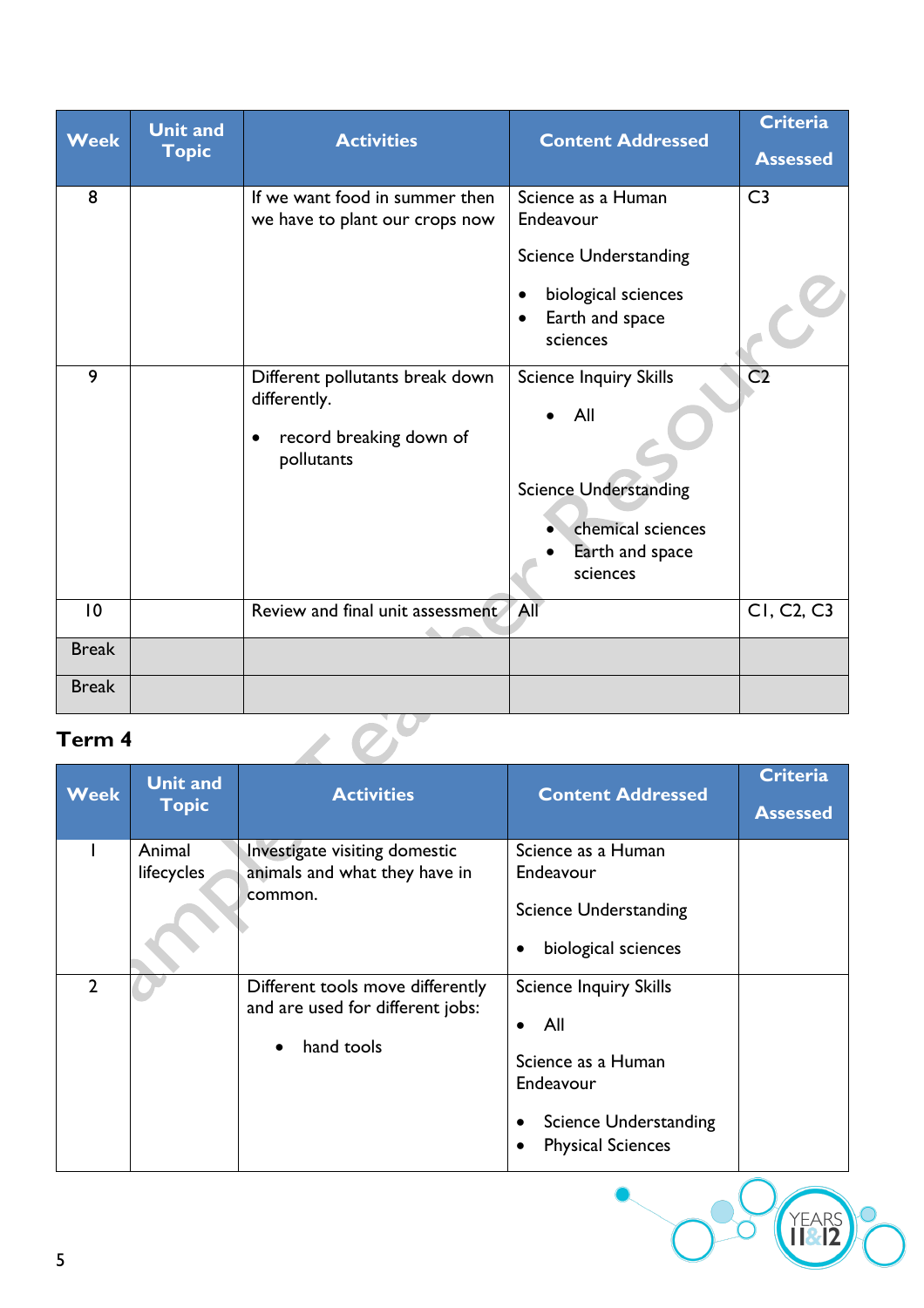| <b>Week</b>             | <b>Unit and</b><br><b>Topic</b> | <b>Activities</b>                                                                                             | <b>Content Addressed</b>                                                                                                                         | <b>Criteria</b><br><b>Assessed</b> |
|-------------------------|---------------------------------|---------------------------------------------------------------------------------------------------------------|--------------------------------------------------------------------------------------------------------------------------------------------------|------------------------------------|
| $\overline{3}$          |                                 | Investigate farm animals, on-site<br>or excursion, and what they<br>have in common.                           | Science as a Human<br>Endeavour                                                                                                                  | CI, C3                             |
|                         |                                 |                                                                                                               | <b>Science Understanding</b><br>biological sciences<br>٠                                                                                         |                                    |
| $\overline{\mathbf{4}}$ |                                 | Different tools move differently<br>and are used for different jobs<br>large tools<br>٠                       | <b>Science Inquiry Skills</b><br>All<br>$\bullet$<br>Science as a Human<br>Endeavour<br><b>Science Understanding</b><br><b>Physical Sciences</b> | C <sub>2</sub>                     |
| 5                       |                                 | Investigate native animals, on<br>excursion, and what they have in<br>common.                                 | Science as a Human<br>Endeavour<br><b>Science Understanding</b><br>biological sciences                                                           | CI, C3                             |
| 6                       |                                 | Different tools move differently<br>and are used for different jobs<br>wheelbarrows and trolleys<br>$\bullet$ | <b>Science Inquiry Skills</b><br>All<br>$\bullet$<br>Science as a Human<br>Endeavour<br>• Science Understanding<br>physical sciences             | C <sub>2</sub>                     |
| $\overline{7}$          |                                 | Investigate marine animals, on<br>excursion, and what they have in<br>common.                                 | Science as a Human<br>Endeavour<br><b>Science Understanding</b><br>biological sciences<br>$\bullet$                                              | CI                                 |
| 8                       |                                 | We need to prepare the garden<br>for the summer break                                                         | <b>Science Inquiry Skills</b><br>All<br>$\bullet$<br>Science as a Human<br>Endeavour<br><b>Science Understanding</b><br>All                      |                                    |